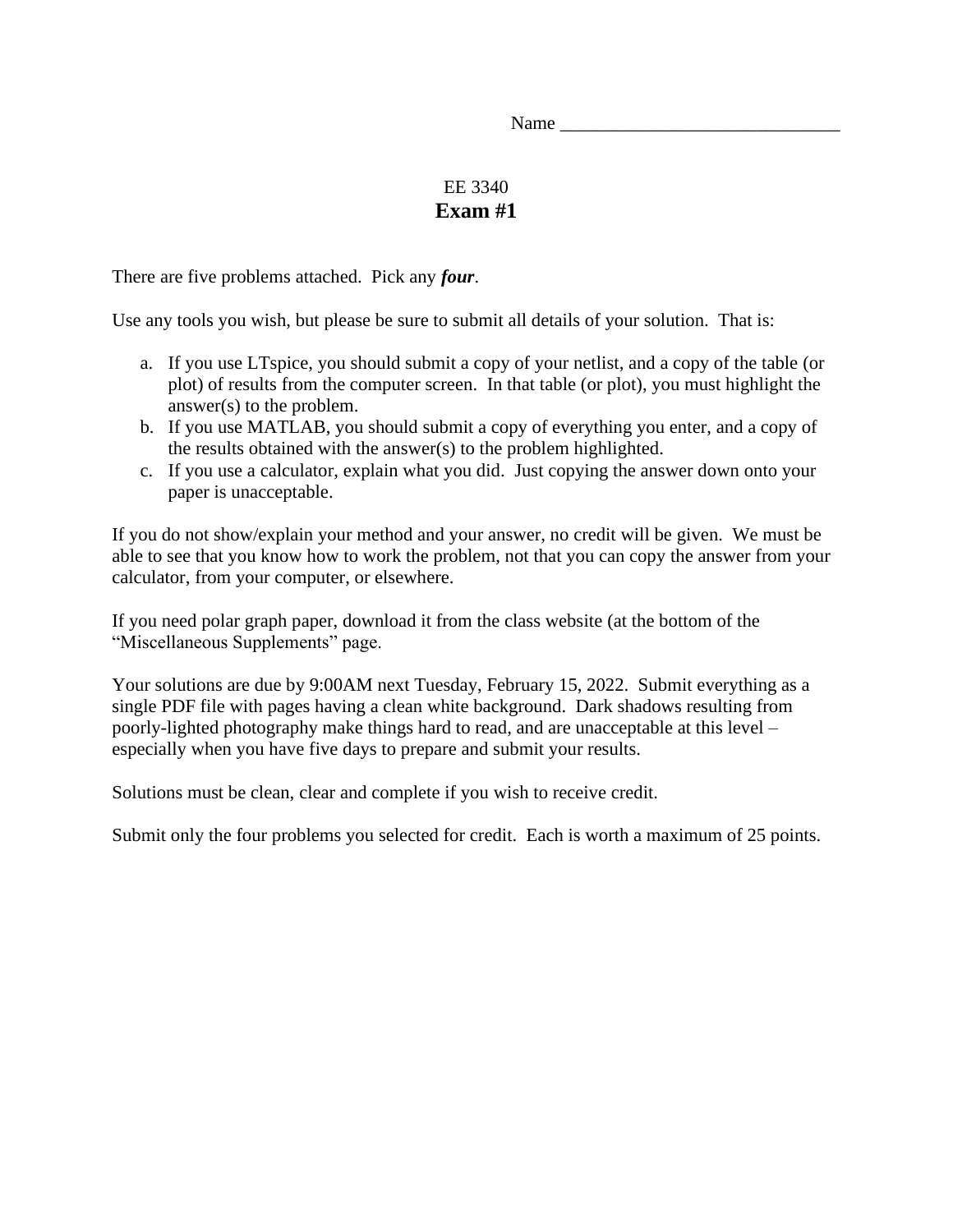1. [Relationship between Sinusoids and Phasors] (a) What is the phase angle of  $x(t) = 2\sin(\omega t + 45^\circ)$  with respect to  $y(t) = 3\cos(\omega t + 60^\circ)$ ?

(b) Accurately sketch a phasor diagram showing the proper length and orientation of each of these two signals.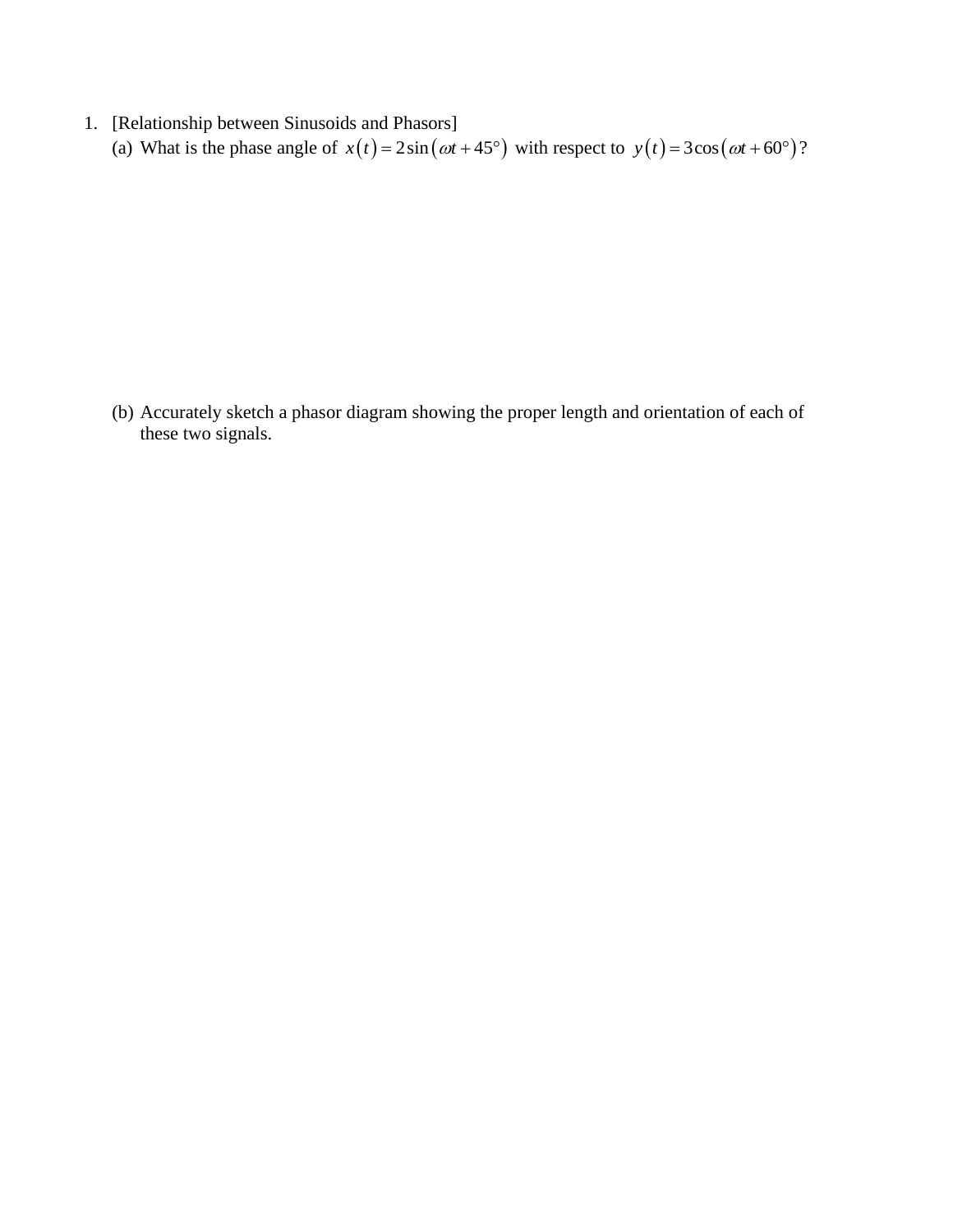## 2. [Impedance]

Given  $\omega = 5$  rad/s, determine the equivalent impedance, **Z**, for the circuit shown. Express your result in rectangular form.

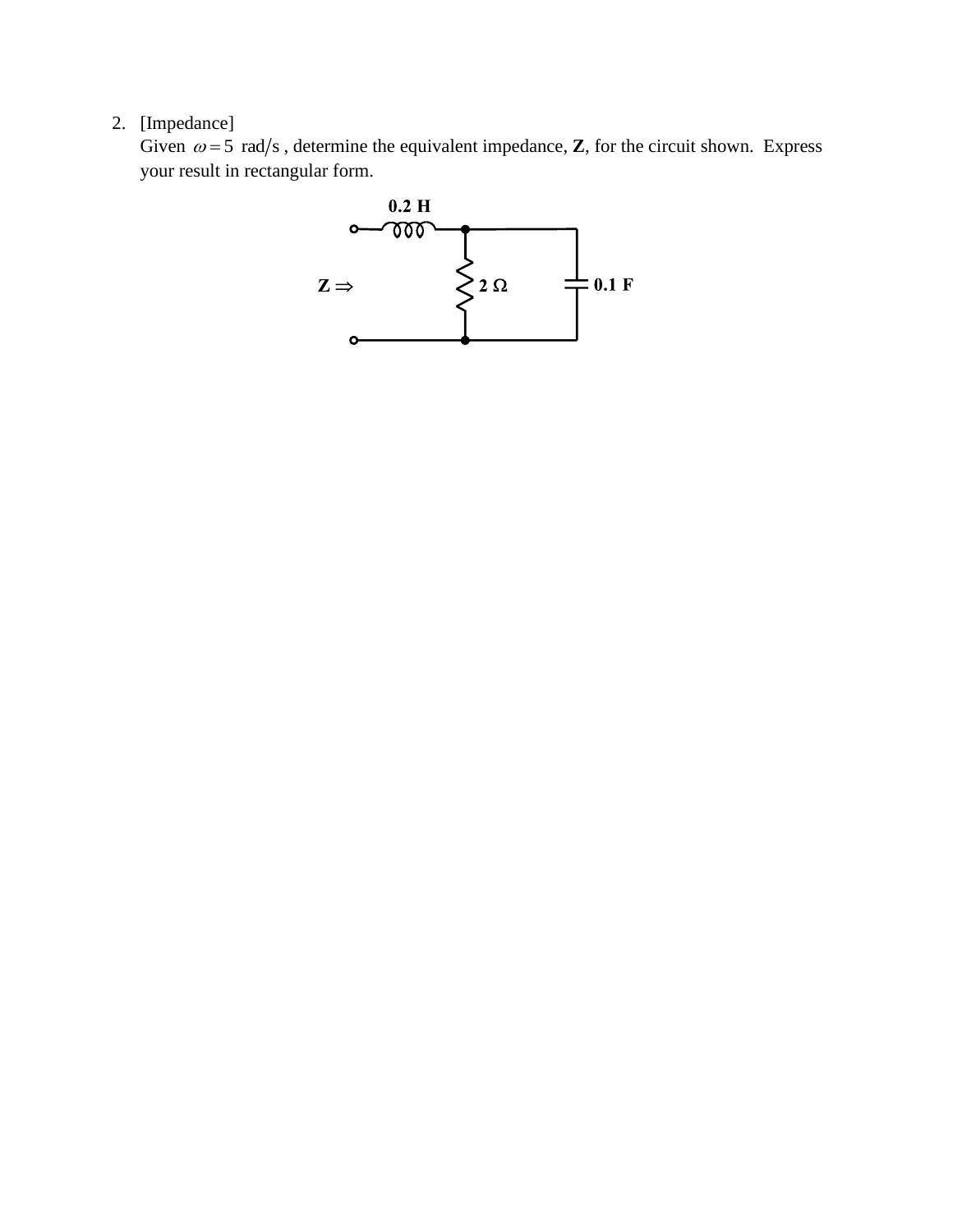## 3. [AC Circuit Analysis]

Determine the steady-state AC value of  $V_x$ . Express your result in polar form with the angle in degrees.

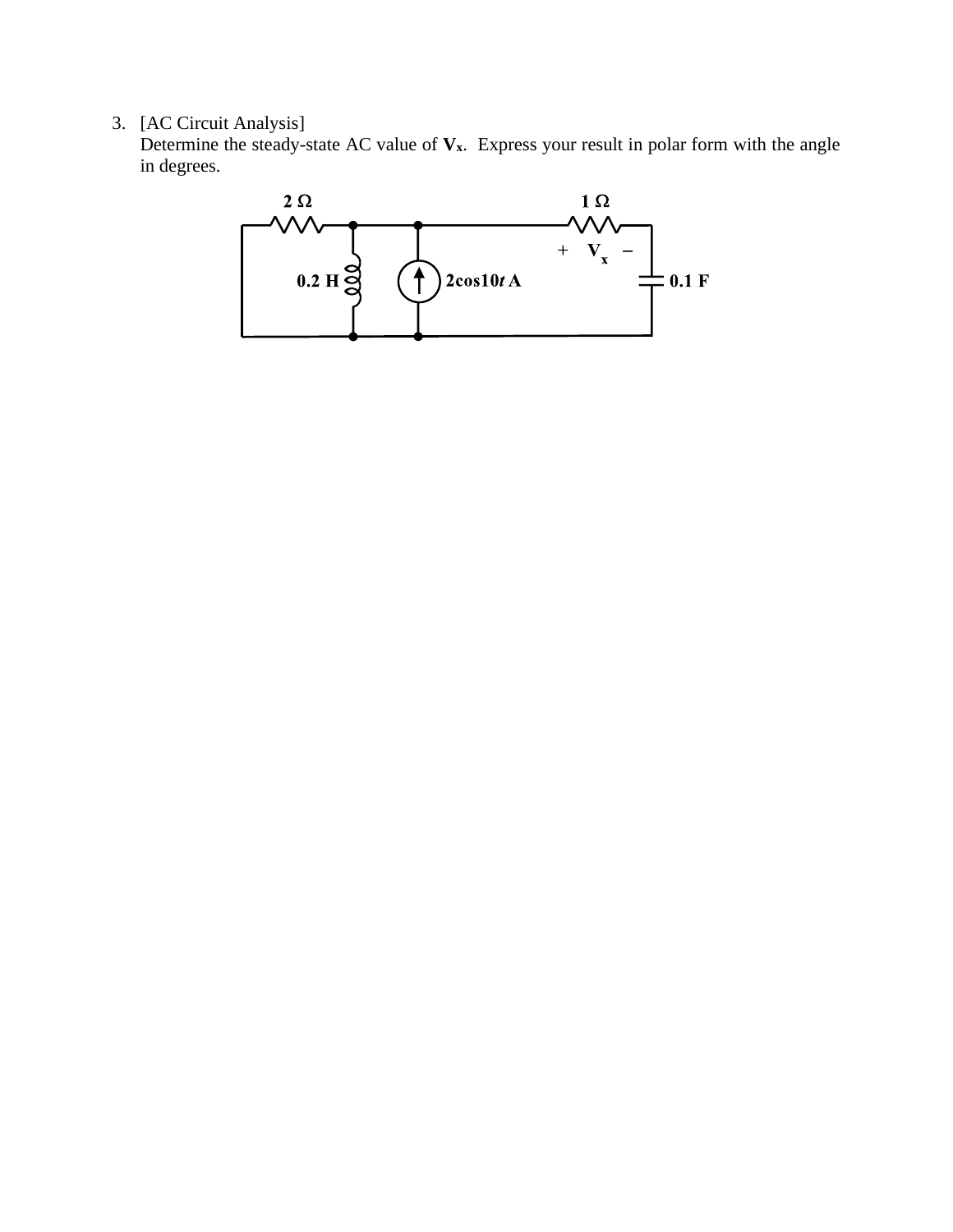## 4. [Resonance]

Given  $\omega = 5 \times 10^6$  rad/s.



(a) What value of *C* will make the voltage **V** a maximum?

(b) With the value of *C* determined in part (a), what is **V** (in polar form)?